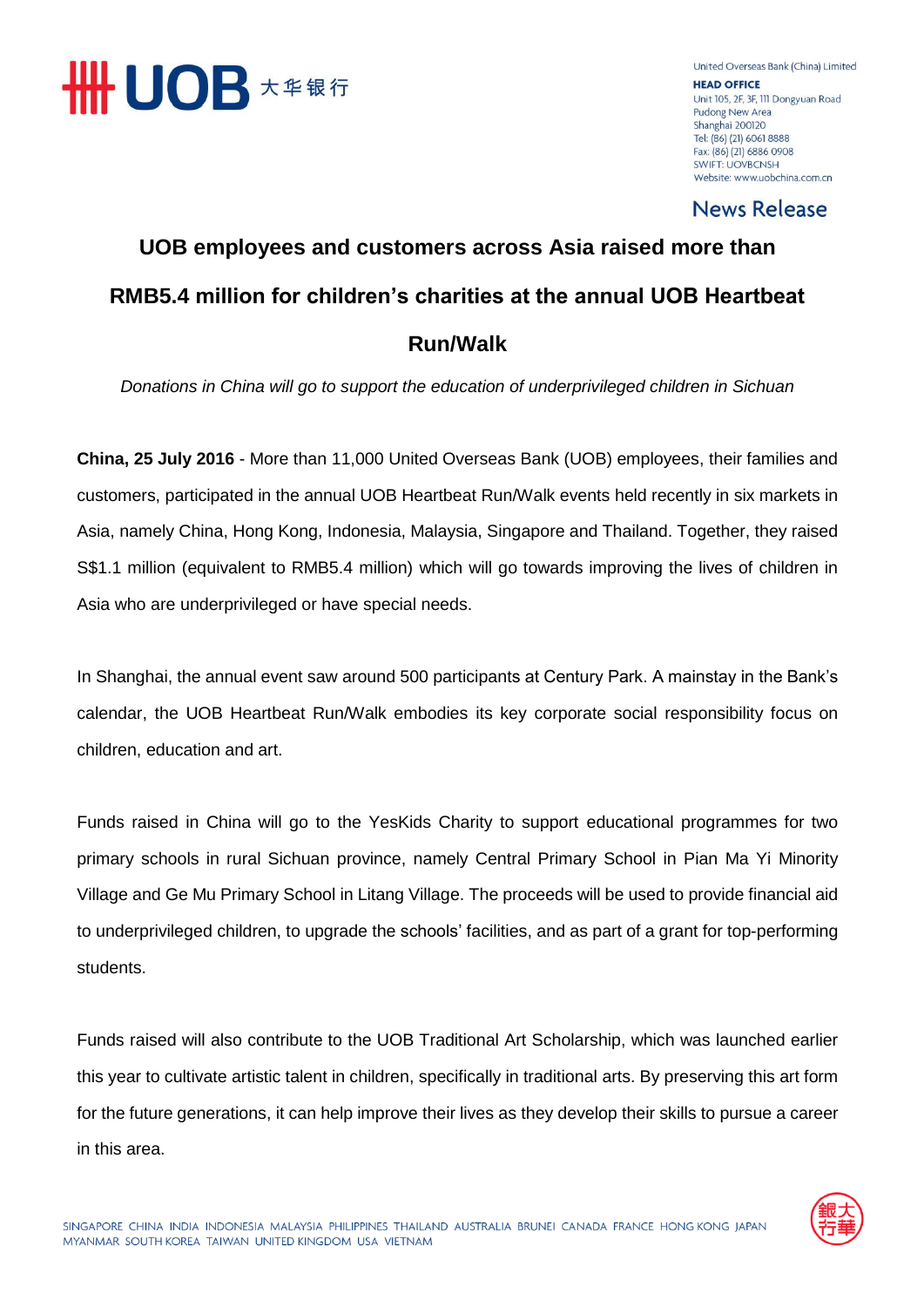# HUOB **\*\*\*\***

Ms Amy Hong, Head of Human Resources, UOB (China), noted that education is still not a priority for many minority families due to cultural differences and a lack of educational resources in the rural villages where they stay.

"Through improving school facilities and enhancing educational programmes in these remote areas, we hope to emphasise the importance of education as a means of self-improvement, and introduce a culture of learning among the next generation," said Ms Hong.

– Ends –

### **About the UOB Heartbeat Run/Walk**

In 2007, UOB launched the UOB Heartbeat Run/Walk in Singapore to raise funds for local charities in support of art, children and education. Building on the success of the event in Singapore, UOB expanded this activity across Asia with Malaysia in 2008, Indonesia and Thailand in 2011, China in 2012 and Hong Kong in 2014. Since the start of the annual Heartbeat Run/Walk, UOB has raised more than S\$5 million to help improve the lives of underprivileged children and children with special needs. The Bank was awarded the Community Chest Outstanding Special Events Award in 2015.

#### **Appendix: Heartbeat Run/Walk 2016 beneficiaries**

Funds raised will benefit the following organisations:

#### **China**

YesKids Charity, where funds will go to support the education of underprivileged children and to improve their school facilities in remote villages located in Sichuan province. Donations this year will also be used to set up the "Traditional Art Scholarship" to promote traditional arts and craft.

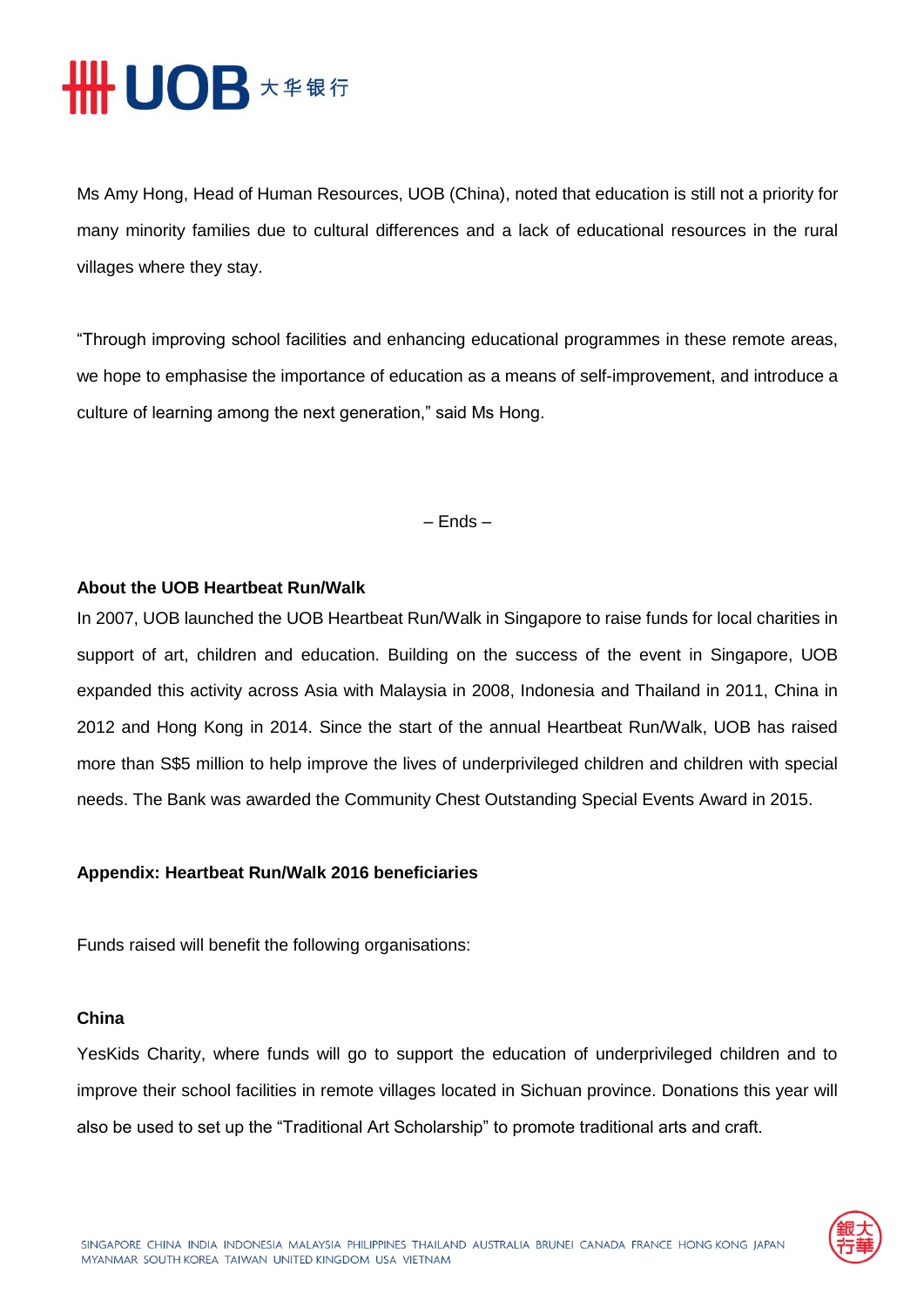# HHUOB **\*\*\***

#### **Hong Kong**

The Children's Cancer Foundation, an established organisation that aims to improve healthcare and quality of life for young cancer patients and their families. Initiatives include assisting major public hospitals in Hong Kong to enhance medical facilities and services in paediatric oncology

#### **Indonesia**

Yayasan Daya Pelita Kasih, which equips special needs children, young adults and adults, with social and work skills through educational programmes, and Yogyakarta Biennale Foundation, a platform where artists and experts from various disciplines of art and culture can come together to exchange ideas and inspire creativity

#### **Malaysia**

Angel's Children Home, Shelter Home for Children, Dignity for Children Foundation and the Penang Cheshire Home, to run education, life skills and art programmes for underprivileged children.

#### **Singapore**

Movement for the Intellectually Disabled in Singapore (MINDS) Towner Gardens School, Pathlight School and Rainbow Centre – Yishun Park School, to support initiatives, including early intervention programmes, aimed at equipping over 1,600 children with special needs from the ages of five to 21 with social and work skills

#### **Thailand**

Phra Dabos School, to enhance programmes that equip underprivileged children with education and work skills